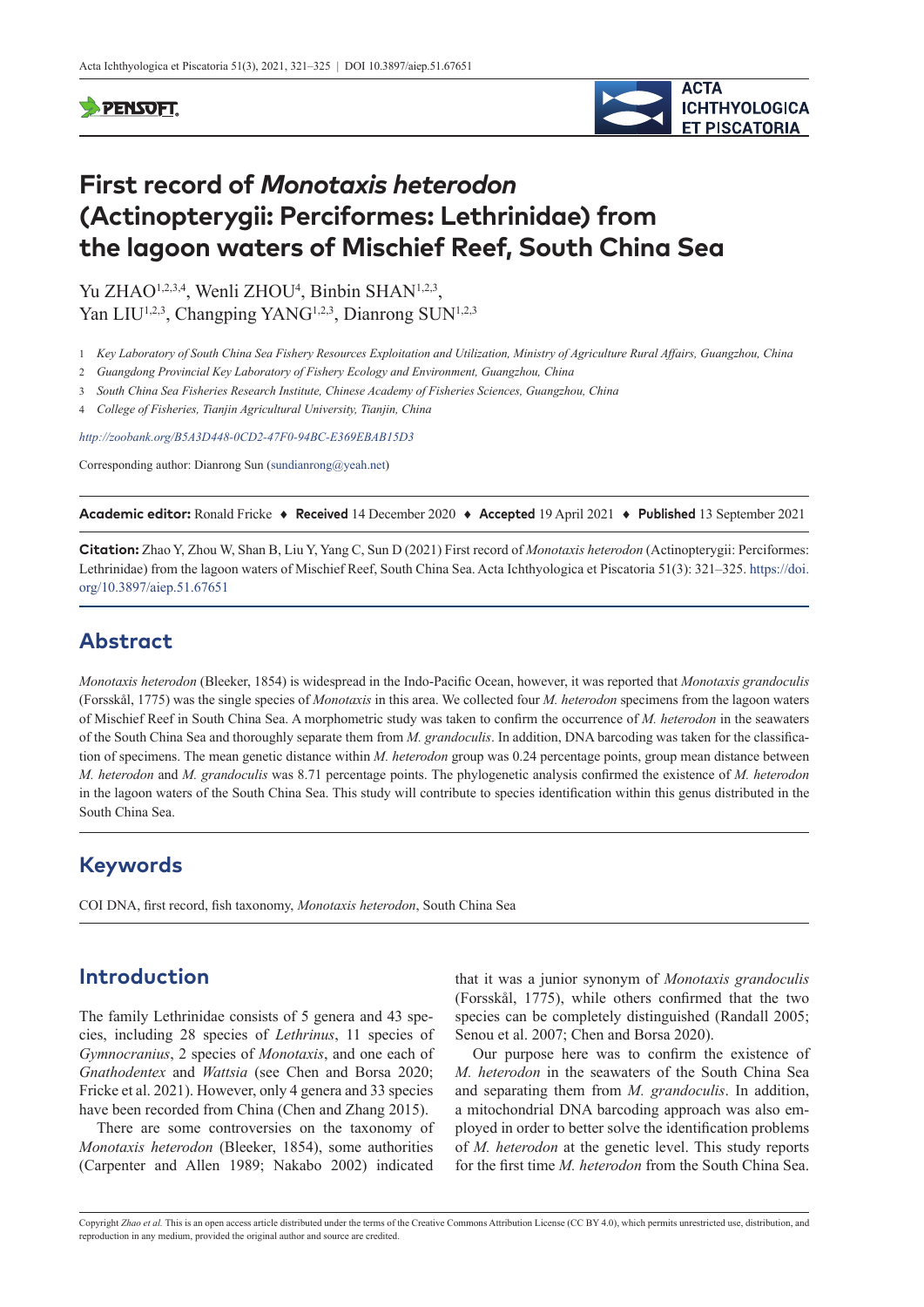#### **Material and methods**

A total of 4 individuals of *Monotaxis heterodon* were collected from the lagoon waters of Mischief Reef (09°54′29′′N, 115°32′05′′E). All collected specimens were identified based on morphological characteristics used by Randall (2005).

For the genetic study, a piece of muscle tissue was obtained from each individual and preserved in 95% ethanol to carry out DNA extraction. The classical phenol-chloroform technique was used for DNA extraction. PCR was subsequently conducted. The primer sequences used for COI amplification were 5′-TCGACTAAT-CATAAAGATATCGGCAC-3′ and 5′-ACTTCAG-GGTGACCGAAGAATCAGAA-3′ (Ivanova et al. 2007). PCR was carried out in a 25 μL reaction mix containing DNA template (1  $\mu$ L, 50 ng · uL<sup>-1</sup>), forward primer (F, 1  $\mu$ L, 10 uM · L<sup>-1</sup>), reverse primer (R, 1  $\mu$ L,  $10$  uM  $\cdot$  L<sup>-1</sup>), dNTPs (2 µL, 2.5 mM  $\cdot$  L<sup>-1</sup> each), Easy-Taq DNA Polymerase (0.15  $\mu$ L, 5 U ·  $\mu$ L<sup>-1</sup>) and 10 × PCR buffer (2.5  $\mu$ L, 25 uM · L<sup>-1</sup>). A Biometra thermal cycler (Göttingen, Germany) with the following given procedure: one initial denaturation (95°C, 5 min), thirty-five cycles consisting of denaturation (94°C, 35 s), annealing (54 $\rm ^{o}C$ , 35 s), and extension (72 $\rm ^{o}C$ , 35 s), and one final extension (72°C, 10 min), was employed to put PCR amplification into effect. PCR products were preserved at 4°C. After agarose gel electrophoresis, the PCR products were sequenced by a biotechnology company. All 4 individuals' original sequences were successfully obtained and revised by DNASTAR software (DNASTAR Inc., Madison, WI, USA). Six COI sequences of *M. grandoculis* and two COI sequences of *M. heterodon* were downloaded from NCBI for phylogenetic study (Table 1). *Lethrinus miniatus* (Forster, 1801) (see Muallil et al. 2020) ([EU148534.1](http://www.ncbi.nlm.nih.gov/nuccore/EU148534.1)) was chosen as the out-group to root the tree. MEGA X (Kumar et al. 2018) was used to construct a neighbor-joining (NJ) tree under the Kimura 2-parameter (K2P) model.

**Table 1.** GenBank accession numbers of related COI sequences downloaded from NCBI for phylogenetic tree study.

| <b>Species</b>        | <b>GenBank accession number</b> | <b>Reference</b>   |
|-----------------------|---------------------------------|--------------------|
| Monotaxis grandoculis | MN870095.1                      | Lakra 2011         |
|                       | MN870602.1, MN870297.1          | Limmon et al. 2020 |
|                       | JO431909.1, JO431910.1          | Hubert et al. 2012 |
|                       | JF952794.1                      | Zhang et al. 2011  |
| Monotaxis heterodon   | MN870117.1, MN869984.1          | Limmon et al. 2020 |
| Lethrinus miniatus    | EU148534.1                      | Muallil 2020       |

#### **Results**

The general morphological features of *Monotaxis heterodon* are shown in Fig. 1. Body oblong and compressed laterally; eye very large; The operculum, cheek, and inner surface of pectoral fin base covered with scales; 5 rows of scales between lateral line and base of middle dorsal spines; greenish-gray dorsally, shading to silvery white ventrally. All color descriptions are in accordance with Randall (2005).



**Figure 1.** Left lateral view of *Monotaxis heterodon* (No. M238; length 186 mm SL).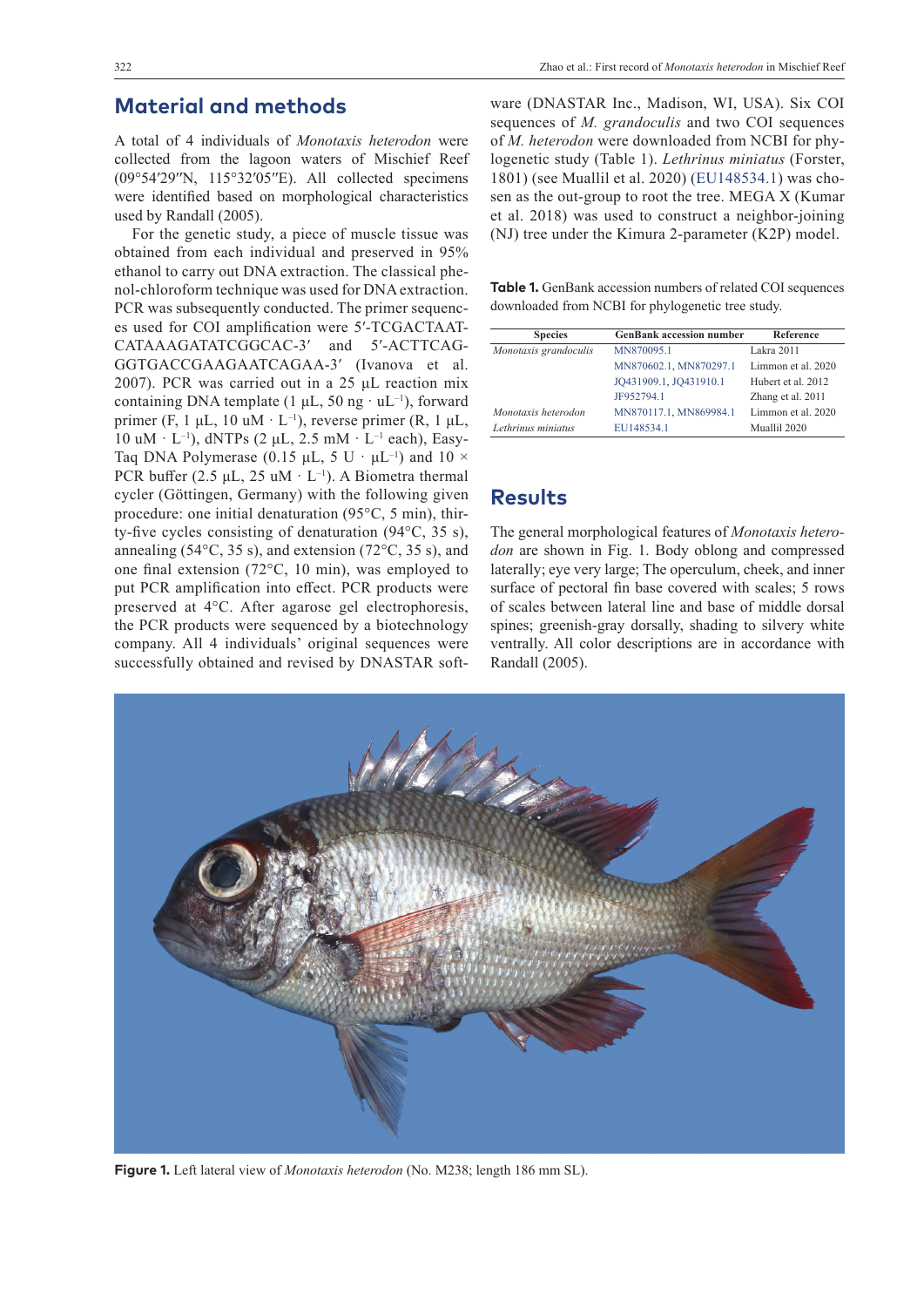

**Figure 2.** Phylogenetic tree based on neighbor-joining analysis of COI sequence. *Lethrinus miniatus* ([EU148534.1](http://www.ncbi.nlm.nih.gov/nuccore/EU148534.1)) was chosen as the out-group to root the tree. Numbers above branches indicate neighbor-joining bootstrap percentages. Only Bootstrap values >50 percentage points are shown in the NJ tree.

All the sequences have been deposited in GenBank. The neighbor-joining phylogenetic tree is shown in Fig. 2. Specimens of *M. heterodon* in the presently reported study clustered in a group, and those of *M. grandoculis* and *Lethrinus miniatus* clustered in another two groups, respectively. The genetic distance of the COI sequence within *M. heterodon* group was only 0.24 percentage points, and the mean distance between *M. heterodon* and *M. grandoculis* was up to 8.71 percentage points (Table 2). Together, both the morphological and genetic analysis strongly supported the validity of *M. heterodon* as a new record in Mischief Reef.

#### **Discussion**

Located in the center of the Indo-western Pacific region, the South China Sea is the largest semi-closed sea in the western tropical Pacific Ocean with extremely rich biodiversity. With more than 1120 species of reef fish species, the South China Sea is one of the world's major centers of coral reef diversity (Zhang et al. 2021). Mischief Reef is oval and located in the eastern and central waters of the Nansha Islands with a large lagoon. Benefiting from the tropical monsoon climate and warm waters, Mischief Reef is well suited for marine fishing (Yu et al. 2006). In addition, Mischief Reef area is a good spawning and nursery ground for many fish species like skipjack tuna, *Katsuwonus pelamis* (Linnaeus, 1758); yellowfin tuna, *Thunnus albacares* (Bonnaterre, 1788); blue round scad, *Decapterus maruadsi* (Temminck et Schlegel, 1843); and kawakawa, *Euthynnus affinis* (Cantor, 1849) (see Ma et al. 2016). Sun et al. (2019) found 37 species of fishes and 7 species of invertebrates collected with gill nets and trawls in Mischief Reef. Shan et al. (2021) identified 209 individuals using morphological and molecular techniques in Mischief Reef,including 101 species in 62 genera, 27 families, 8 orders, and 1 class. Biodiversity is based on species diversity and is closely related to ecosystems and human well being (Barman et al. 2018). The presently reported survey of Mischief Reef will hopefully contribute to a better understanding of this complex ecosystem.

*Monotaxis heterodon* is widespread in the Indo-Pacific Ocean, with records from the Seychelles, the Maldives, Sri Lanka, Indonesia, Malaysia, New Guinea, Great Barrier Reef, Marshall Islands, and New Caledonia (Randall 2005); the Tawi-Tawi Islands (Muallil et al. 2020), New Ireland (Fricke et al. 2019), the Andaman and Nicobar Islands (Devi et al. 2015), Madang (Fricke et al. 2014), and Japan (Senou et al. 2007; Akita et al. 2016). Previous studies on the fishes of the South China Sea have not reported *M. heterodon*, presumably because the controversies on the taxonomy of this species. *Monotaxis heterodon* and *M. grandoculis* are very similar, but morphologically, the two species can be distinguished by some characteristics. The first one is the number of transversal scale rows on the flank: the count of scales below the lateral line to origin of anal fin is 12.5 for *M. heterodon* while it is 13.5 for *M. grandoculis*. *Monotaxis heterodon* lacks the black spots at the base of the dorsal and anal fins. Furthermore, *M. heterodon* usually have brown or reddish lips but *M. grandoculis*' lips are often yellowish (Randall 2005; Chen and Borsa 2020). Although the lip color of our samples cannot be recognized, the count of scales below the lateral line to origin of anal fin is 12.5 and there are no spots at the base of the dorsal and anal fins of our samples.

*Monotaxis heterodon* was once thought to be a different color morph of *M. grandoculis* (see Bilecenoglu 2007) but Chen and Borsa (2020) recently confirmed the occurrence of the two species in the genus *Monotaxis*. Some different methods were adopted as the indicator of speciation. Such as the "2 percentage points rule" proposed by Ward et al. (2009), that is, individuals were much more likely to be congeneric than conspecific if that at a distance level of 2 percentage points or higher. The mean evolutionary distance within the species *M. heterodon* was 0.24 percent-

**Table 2.** Pairwise genetic distances (K2P) within (bold font) and between (normal font) species.

|            | MN870602.1 | MN870297.1 JF952794.1 |        | JO431910.1 | JO431909.1 |        | MN870095.1 MN870117.1 MN869984.1 |        | M24           | M158 | M <sub>159</sub>       | M238 |
|------------|------------|-----------------------|--------|------------|------------|--------|----------------------------------|--------|---------------|------|------------------------|------|
| MN870117.1 | 0.0980     | 0.0912                | 0.0853 | 0.0879     | 0.0879     | 0.0879 |                                  |        |               |      |                        |      |
| MN869984.1 | 0.0941     | 0.0876                | 0.0849 | 0.0876     | 0.0876     | 0.0876 | 0.0032                           |        |               |      |                        |      |
| M24        | 0.0941     | 0.0876                | 0.0818 | 0.0844     | 0.0844     | 0.0844 | 0.0031                           | 0.0000 |               |      |                        |      |
| M158       | 0.0921     | 0.0857                | 0.0799 | 0.0826     | 0.0826     | 0.0826 | 0.0062                           | 0.0032 | 0.0031        |      |                        |      |
| M159       | 0.0941     | 0.0876                | 0.0818 | 0.0844     | 0.0844     | 0.0844 | 0.0031                           | 0.0000 | 0.0000 0.0031 |      |                        |      |
| M238       | 0.0961     | 0.0895                | 0.0836 | 0.0862     | 0.0862     | 0.0862 | 0.0015                           | 0.0016 |               |      | $0.0015$ 0.0046 0.0015 |      |

\*Since the variation of COI sequence is very small, many sequences within species have no variation, so the genetic distance between *Monotaxis grandoculis* is omitted.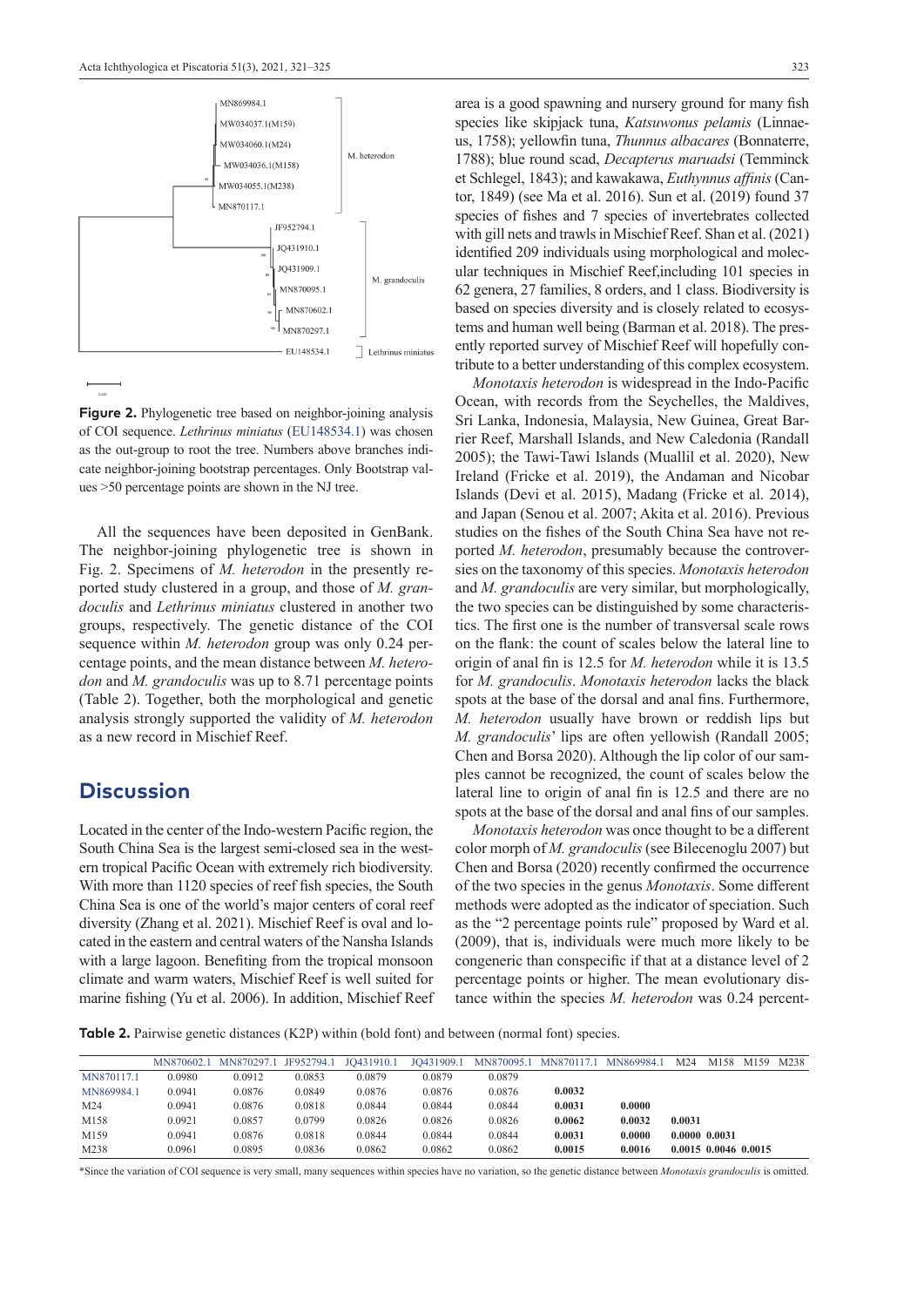age points, the use of the 2 percentage points rule suggests that *M. heterodon* was here believed as a valid species.

The presently reported study constitutes the first record of *M. heterodon* and increases the number of *Monotaxis* species known to occur in the South China Sea.

# **Funding**

- 1. Hainan Provincial Natural Science Foundation of China (NO. 320QN361 and NO. 320QN358).
- 2. Central Public-interest Scientific Institution Basal Research Fund, South China Sea Fisheries Research Institute, CAFS (NO.2021SD14).

# **References**

- Akita Y, Ohta I, Ebisawa A, Uehara M (2016) Estimation of the fish catches of coastal species of the Yaeyama Islands. Fauna Ryukyuana 31: 13–27.<http://hdl.handle.net/20.500.12000/38786>
- Barman AS, Singh M, Singh SK, Saha H, Singh YJ, Laishram M, Pandey PK (2018) DNA barcoding of freshwater fishes of Indo-Myanmar biodiversity hotspot. Scientific Reports 8(1): 1–12. [https://doi.](https://doi.org/10.1038/s41598-018-26976-3) [org/10.1038/s41598-018-26976-3](https://doi.org/10.1038/s41598-018-26976-3)
- Bilecenoglu M (2007) First record of *Monotaxis grandoculis* (Forsskal, 1775) (Osteichthyes, Lethrinidae) in the Mediterranean Sea. Aquatic Invasions 2(4): 466–467. [https://doi.org/10.3391/](https://doi.org/10.3391/ai.2007.2.4.22) [ai.2007.2.4.22](https://doi.org/10.3391/ai.2007.2.4.22)
- Carpenter KE, Allen GR (1989) Emperor fishes and large-eye breams of the world, family Lethrinidae: An annotated and illustrated catalogue of lethrinid species known to date. FAO Species Synopsis (FAO, Rome) 125(9): 1–118.
- Chen WJ, Borsa P (2020) Diversity, phylogeny, and historical biogeography of large-eye seabreams (Teleostei: Lethrinidae). Molecular Phylogenetics and Evolution 151: e106902. [https://doi.](https://doi.org/10.1016/j.ympev.2020.106902) [org/10.1016/j.ympev.2020.106902](https://doi.org/10.1016/j.ympev.2020.106902)
- Chen DG, Zhang MZ (2015) [Marine fishes of China.] China Ocean University Press, Qingdao, China. [In Chinese]
- Devi K, Sadhukhan K, Kumar JY, Shah SK (2015) [Chapter 14] New records of reef fishes from the Andaman and Nicobar Islands. Pp. 225–234. In: Venkataraman K, Sivaperuman C (Eds) Marine faunal diversity in India. Academic Press, India. [https://doi.org/10.1016/](https://doi.org/10.1016/B978-0-12-801948-1.00014-8) [B978-0-12-801948-1.00014-8](https://doi.org/10.1016/B978-0-12-801948-1.00014-8)
- Fricke R, Allen GR, Andréfouët S, Chen WJ, Hamel MA, Laboute P, Mana R, Hui TH, Uyeno D (2014) Checklist of the marine and estuarine fishes of Madang District, Papua New Guinea, western Pacific Ocean, with 820 new records. Zootaxa 3832(1): 1–247. [https://doi.](https://doi.org/10.11646/zootaxa.3832.1.1) [org/10.11646/zootaxa.3832.1.1](https://doi.org/10.11646/zootaxa.3832.1.1)
- Fricke R, Allen GR, Amon D, Andréfouët S, Chen WJ, Kinch J, Mana R, Russell B, Tully D, White WT (2019) Checklist of the marine and estuarine fishes of New Ireland Province, Papua New Guinea, western Pacific Ocean, with 810 new records. Zootaxa 4588(1): 1–360. <https://doi.org/10.11646/zootaxa.4588.1.1>
- Fricke R, Eschmeyer WN, Fong JD (2021) Eschmeyer's catalog of fishes genera/species by family/subfamily. [Accessed on 11 February 2021] [http://researcharchive.calacademy.org/research/ichthyology/](http://researcharchive.calacademy.org/research/ichthyology/catalog/SpeciesByFamily.asp) [catalog/SpeciesByFamily.asp](http://researcharchive.calacademy.org/research/ichthyology/catalog/SpeciesByFamily.asp)

3. Guangdong key research and development program (2020B1111030001).

#### **Competing interests**

The authors have declared that no competing interests exist.

### **Acknowledgments**

The authors are indebted to Mr. Wang Zhao for collecting the fish specimens reported in this study.

- Hubert N, Meyer CP, Bruggemann HJ, Guerin F, Komeno RJ, Espiau B, Causse R, Williams J, Planes S (2012) Cryptic diversity in Indo-Pacific coral-reef fishes revealed by DNA-barcoding provides new support to the centre-of-overlap hypothesis. PLoS One 7(3): e28987. <https://doi.org/10.1371/journal.pone.0028987>
- Ivanova NV, Zemlak TS, Hanner RH, Hebert PD (2007) Universal primer cocktails for fish DNA barcoding. Molecular Ecology Notes 7(4): 544–548. <https://doi.org/10.1111/j.1471-8286.2007.01748.x>
- Kumar S, Stecher G, Li M, Knyaz C, Tamura K (2018) MEGA X: Molecular evolutionary genetics analysis across computing platforms. Molecular Biology and Evolution 35(6): 1547–1549. [https://doi.](https://doi.org/10.1093/molbev/msy096) [org/10.1093/molbev/msy096](https://doi.org/10.1093/molbev/msy096)
- Lakra WS, Verma MS, Goswami M, Lal KK, Mohindra V, Punia P, Gopalakrishnan A, Singh KV, Ward RD, Hebert P (2011) DNA barcoding Indian marine fishes. Molecular Ecology Resources 11(1): 60–71. <https://doi.org/10.1111/j.1755-0998.2010.02894.x>
- Limmon G, Delrieu-Trottin E, Patikawa J, Rijoly F, Dahruddin H, Busson F, Steinke D, Hubert N (2020) Assessing species diversity of Coral Triangle artisanal fisheries: A DNA barcode reference library for the shore fishes retailed at Ambon harbor (Indonesia). Ecology and Evolution 10(7): 3356–3366.<https://doi.org/10.1002/ece3.6128>
- Ma Z, Yu G, Wu Q, Ma S, Wu S, Chen X (2016) Length–weight relationships of yellowfin tuna *Thunnus albacares*, skipjack tuna *Katsuwonus pelamis*, Yaito tuna *Euthynnus yaito*, and blue round scad *Decapterus maruadsi* from Mischief Reef, South China Sea. International Journal of Innovative Studies in Aquatic Biology and Fisheries 2(4): 27–30. [https://doi.org/10.20431/2454-](https://doi.org/10.20431/2454-7670.0204005) [7670.0204005](https://doi.org/10.20431/2454-7670.0204005)
- Muallil RN, Tambihasan AM, Enojario MJ, Ong YN, Nañola CL Jr (2020) Inventory of commercially important coral reef fishes in Tawi-Tawi Islands, Southern Philippines: The heart of the Coral Triangle. Fisheries Research 230: e105640. [https://doi.org/10.1016/j.](https://doi.org/10.1016/j.fishres.2020.105640) [fishres.2020.105640](https://doi.org/10.1016/j.fishres.2020.105640)
- Nakabo T (2002) Fishes of Japan with pictorial keys to the species. English edition. Tokai University Press, Tokyo, Japan.
- Randall JE (2005) Reef and shore fishes of the South Pacific. University of Hawai'i Press, Honolulu, USA, 281 pp.
- Senou H, Kobayashi Y, Kobayashi N (2007) Coastal fishes of the Miyako group, the Ryukyu islands, Japan. Kanagawa Kenritsu Hakubutsukan Kenkyu Hokoku, Shizen Kagaku 36: 47–74.